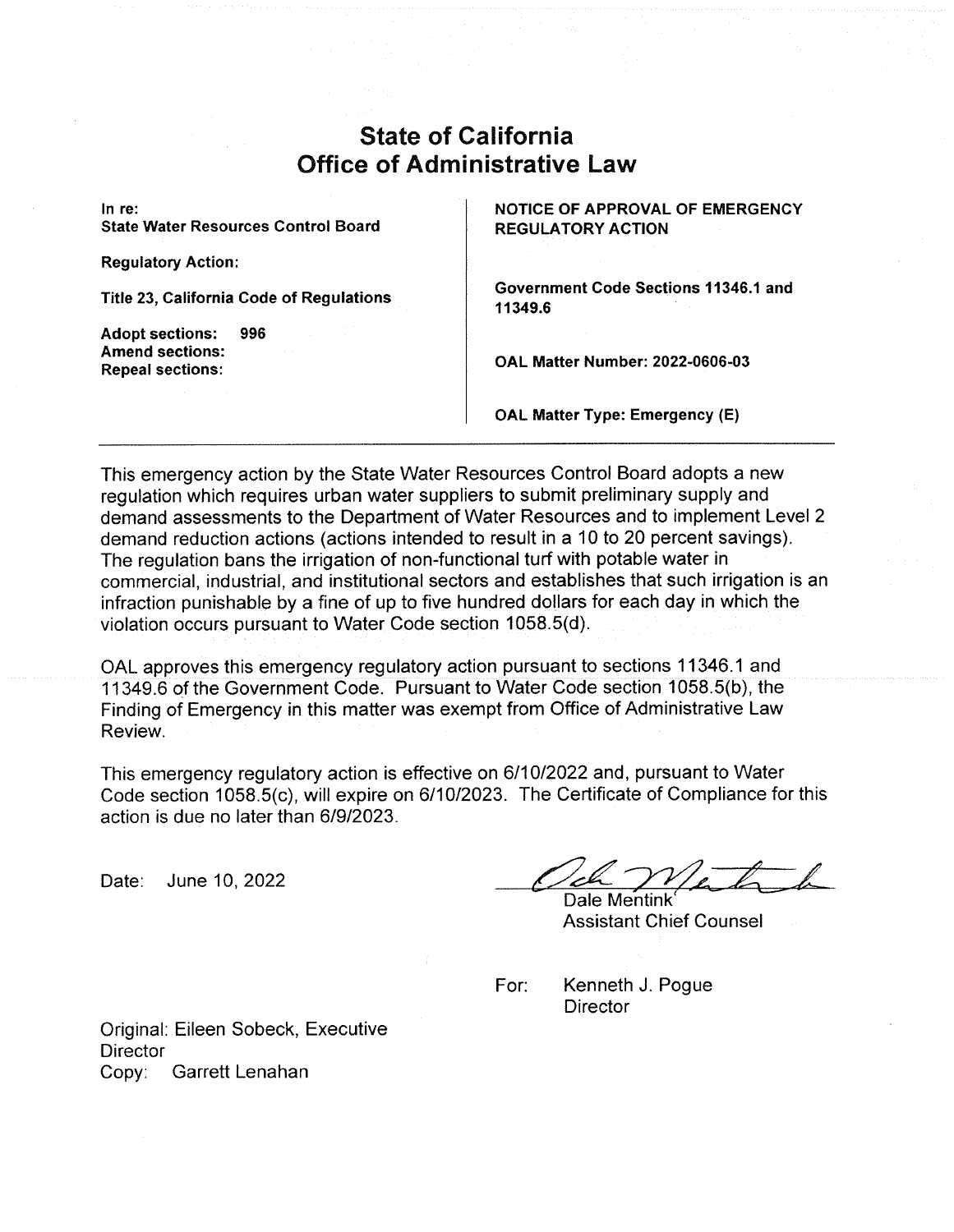| STD. 400 (REV. 10/2019)                                                                                                               | <b>NOTICE PUBLICATION</b>                                                                                                                                                                                                                                         | <b>AKSPENCY</b>                           |                                                      | For use by Secretary of State only                                                                                                                                                                                                 |
|---------------------------------------------------------------------------------------------------------------------------------------|-------------------------------------------------------------------------------------------------------------------------------------------------------------------------------------------------------------------------------------------------------------------|-------------------------------------------|------------------------------------------------------|------------------------------------------------------------------------------------------------------------------------------------------------------------------------------------------------------------------------------------|
| NOTICE FILE NUMBER<br><b>OAL FILE</b><br><b>NUMBERS</b><br>Z-                                                                         | <b>REGULATORY ACTION NUMBER</b>                                                                                                                                                                                                                                   | 2<br>22<br>U                              | <b>EMERGENCY NUMBER</b><br>$-0606 - 03E$             |                                                                                                                                                                                                                                    |
|                                                                                                                                       | For use by Office of Administrative Law (OAL) only                                                                                                                                                                                                                |                                           |                                                      | ENDORSED - FILED<br>in the office of the Secretary of State<br>of the State of California                                                                                                                                          |
|                                                                                                                                       |                                                                                                                                                                                                                                                                   |                                           |                                                      | <b>JUN 10 2022</b>                                                                                                                                                                                                                 |
|                                                                                                                                       |                                                                                                                                                                                                                                                                   | OFFICE OF ADMIN, LAW<br>2022 JUN 6 PH3:18 |                                                      |                                                                                                                                                                                                                                    |
|                                                                                                                                       |                                                                                                                                                                                                                                                                   |                                           |                                                      | 2.06P                                                                                                                                                                                                                              |
|                                                                                                                                       |                                                                                                                                                                                                                                                                   |                                           |                                                      |                                                                                                                                                                                                                                    |
| <b>NOTICE</b><br><b>REGULATIONS</b><br><b>AGENCY WITH RULEMAKING AUTHORITY</b><br>State Water Resources Control Board                 |                                                                                                                                                                                                                                                                   |                                           |                                                      | AGENCY FILE NUMBER (If any)                                                                                                                                                                                                        |
|                                                                                                                                       | A. PUBLICATION OF NOTICE (Complete for publication in Notice Register)                                                                                                                                                                                            |                                           |                                                      |                                                                                                                                                                                                                                    |
| 1. SUBJECT OF NOTICE                                                                                                                  |                                                                                                                                                                                                                                                                   | TITLE(S)                                  | FIRST SECTION AFFECTED                               | 2. REQUESTED PUBLICATION DATE                                                                                                                                                                                                      |
| 3. NOTICE TYPE<br>Notice re Proposed<br><b>Regulatory Action</b>                                                                      | 4. AGENCY CONTACT PERSON<br>Other                                                                                                                                                                                                                                 |                                           | <b>TELEPHONE NUMBER</b>                              | <b>FAX NUMBER (Optional)</b>                                                                                                                                                                                                       |
| <b>ACTION ON PROPOSED NOTICE</b><br><b>OAL USE</b><br>Approved as<br>ONLY<br>Submitted                                                | Approved as<br>Modified                                                                                                                                                                                                                                           | Disapproved/                              | <b>NOTICE REGISTER NUMBER</b>                        | <b>PUBLICATION DATE</b>                                                                                                                                                                                                            |
|                                                                                                                                       | <b>B. SUBMISSION OF REGULATIONS (Complete when submitting regulations)</b>                                                                                                                                                                                        | Withdrawn                                 |                                                      |                                                                                                                                                                                                                                    |
| 1a. SUBJECT OF REGULATION(S)                                                                                                          |                                                                                                                                                                                                                                                                   |                                           |                                                      | 1b. ALL PREVIOUS RELATED OAL REGULATORY ACTION NUMBER(S)                                                                                                                                                                           |
|                                                                                                                                       | Water Demand Reduction Emergency Regulation                                                                                                                                                                                                                       |                                           |                                                      |                                                                                                                                                                                                                                    |
|                                                                                                                                       | 2. SPECIFY CALIFORNIA CODE OF REGULATIONS TITLE(S) AND SECTION(S) (Including title 26, if toxics related)                                                                                                                                                         |                                           |                                                      |                                                                                                                                                                                                                                    |
| <b>SECTION(S) AFFECTED</b><br>(List all section number(s)                                                                             | <b>ADOPT</b><br>996                                                                                                                                                                                                                                               |                                           |                                                      |                                                                                                                                                                                                                                    |
| individually. Attach                                                                                                                  | <b>AMEND</b>                                                                                                                                                                                                                                                      |                                           |                                                      |                                                                                                                                                                                                                                    |
|                                                                                                                                       |                                                                                                                                                                                                                                                                   |                                           |                                                      |                                                                                                                                                                                                                                    |
|                                                                                                                                       | <b>REPEAL</b>                                                                                                                                                                                                                                                     |                                           |                                                      |                                                                                                                                                                                                                                    |
|                                                                                                                                       |                                                                                                                                                                                                                                                                   |                                           |                                                      |                                                                                                                                                                                                                                    |
| Regular Rulemaking (Gov.<br>Code §11346)                                                                                              | Certificate of Compliance: The agency officer named<br>below certifies that this agency complied with the                                                                                                                                                         |                                           | <b>Emergency Readopt</b><br>(Gov. Code, §11346.1(h)) | Changes Without<br>Regulatory Effect (Cal.                                                                                                                                                                                         |
| Resubmittal of disapproved<br>or withdrawn nonemergency<br>filing (Gov. Code §§11349.3,                                               | provisions of Gov. Code §§11346.2-11347.3 either<br>before the emergency regulation was adopted or<br>within the time period required by statute.                                                                                                                 |                                           |                                                      | Code Regs., title 1, §100)                                                                                                                                                                                                         |
| additional sheet if needed.)<br>TITE(S)<br>23<br>3. TYPE OF FILING<br>11349.4)<br>Emergency (Gov. Code,<br>§11346.1(b))               | Resubmittal of disapproved or withdrawn                                                                                                                                                                                                                           |                                           | File & Print                                         | Print Only                                                                                                                                                                                                                         |
|                                                                                                                                       | emergency filing (Gov. Code, §11346.1)                                                                                                                                                                                                                            |                                           |                                                      | $\times$ Other (Specify) Water Code Section 1058.5<br>4. ALL BEGINNING AND ENDING DATES OF AVAILABILITY OF MODIFIED REGULATIONS AND/OR MATERIAL ADDED TO THE RULEMAKING FILE (Cal. Code Regs. title 1, §44 and Gov. Code §11347.1) |
| Effective January 1, April 1, July 1, or<br>October 1 (Gov. Code §11343.4(a))                                                         | 5. EFFECTIVE DATE OF CHANGES (Gov. Code, §§ 11343.4, 11346.1(d); Cal. Code Regs., title 1, §100)<br>Effective on filing with<br>$\overline{\mathsf{x}}$                                                                                                           | §100 Changes Without                      | Effective other                                      |                                                                                                                                                                                                                                    |
|                                                                                                                                       | Secretary of State<br>6. CHECK IF THESE REGULATIONS REQUIRE NOTICE TO, OR REVIEW, CONSULTATION, APPROVAL OR CONCURRENCE BY, ANOTHER AGENCY OR ENTITY                                                                                                              | <b>Regulatory Effect</b>                  | (Specify)                                            |                                                                                                                                                                                                                                    |
| Department of Finance (Form STD. 399) (SAM §6660)<br>Other (Specify)                                                                  |                                                                                                                                                                                                                                                                   |                                           | <b>Fair Political Practices Commission</b>           | State Fire Marshal                                                                                                                                                                                                                 |
|                                                                                                                                       |                                                                                                                                                                                                                                                                   | <b>TELEPHONE NUMBER</b><br>(916) 341-5179 | FAX NUMBER (Optional)                                | E-MAIL ADDRESS (Optional)                                                                                                                                                                                                          |
|                                                                                                                                       | 8. I certify that the attached copy of the regulation(s) is a true and correct copy<br>of the regulation(s) identified on this form, that the information specified on this form<br>is true and correct, and that I am the head of the agency taking this action, |                                           |                                                      | For use by Office of Administrative Law (OAL) only                                                                                                                                                                                 |
|                                                                                                                                       | or a designee of the head of the agency, and am authorized to make this certification.<br>Digitally signed by Eric Oppenheimer                                                                                                                                    | DATE                                      |                                                      | AUTHORIZED FOR FILING AND PRINTING                                                                                                                                                                                                 |
| 7. CONTACT PERSON<br>Garrett Lenahan<br>SIGNATURE OF AGENCY HEAD OR DESIGNEE<br>Eric Oppenheimer<br>TYPED NAME AND TITLE OF SIGNATORY | Date: 2022.06.06 14:24:44 -07'00'<br>Eric Oppenheimer, Chief Deputy Director, State Water Resources Control Board                                                                                                                                                 | 6/6/2022                                  |                                                      | <b>JUN 10 2022</b><br>Office of Administrative Law                                                                                                                                                                                 |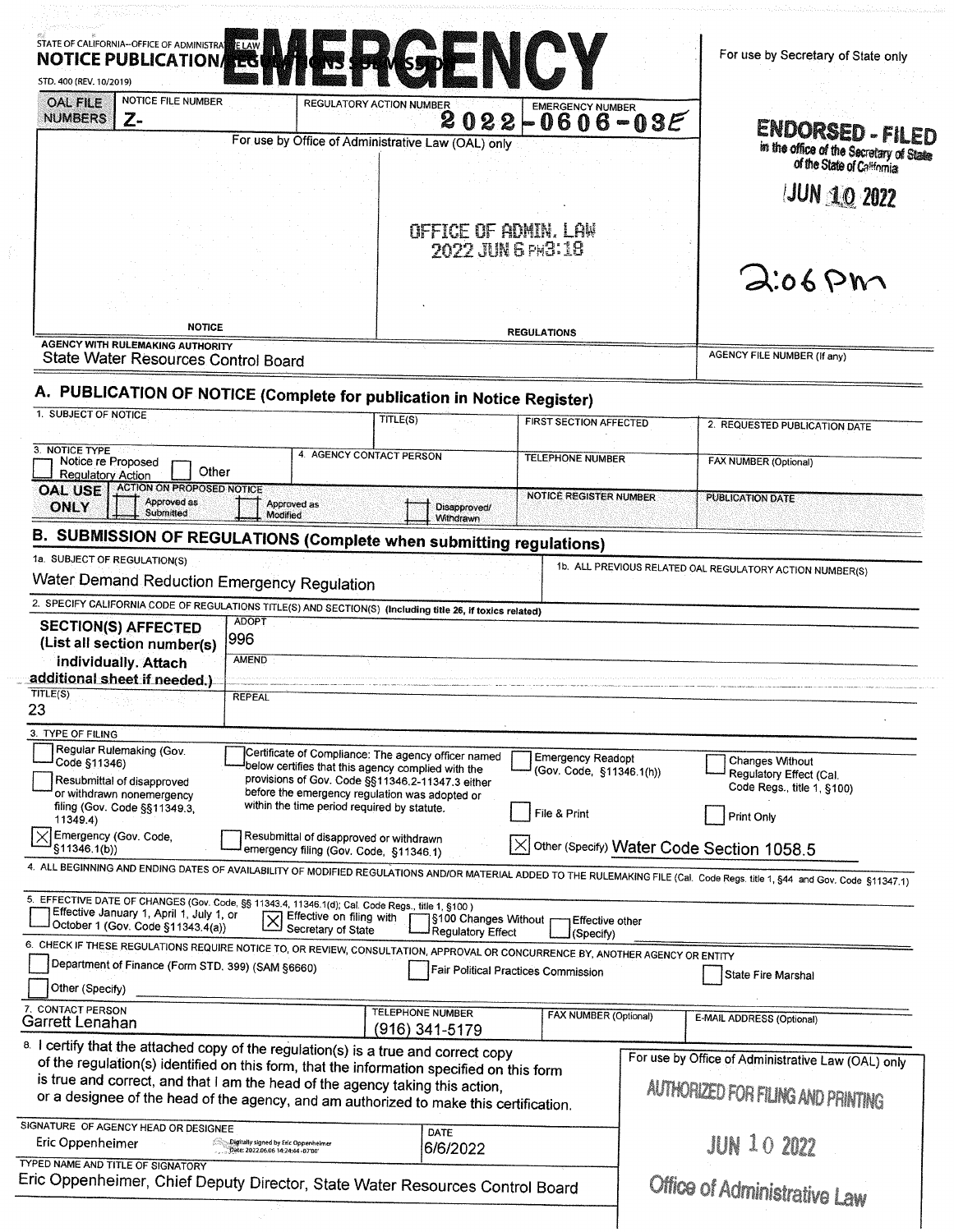## ADOPTED EMERGENCY REGULATION TEXT

Title 23. Waters Division 3. State Water Resources Control Board and Regional Water Quality Control Boards Chapter 3.5. Urban Water Use Efficiency and Conservation Article. 2. Prevention of Drought Wasteful Water Uses

## 996. Urban Drought Response Actions

 $(a)$  As used in this section:

(1) "Commercial, industrial and institutional" refers to commercial water users, industrial water users, and institutional water users as respectively defined in Water Code, section  $10608.12$ , subdivisions (e), (i), and (j), and includes homeowners' associations, common interest developments, community service organizations, and other similar entities but does not include the residences of these entities' members or separate interests.

~2) "Common interest development' has the same meaning as in section 4100 of the Civil Code.

(3) "Community service organization or similar entity" has the same meaning as in section 4110 of the Civil Code.

~4) "Homeowners' association" means an "association" as defined in section 4080 of the Civil Code.

(5) "Non-functional turf" means turf that is solely ornamental and not regularly used for human recreational purposes or for civic or community events. Non-functional turf does not include sports fields and turf that is regularly used for human recreational purposes or for civic or community events.

 $(6)$  "Plant factor" has the same meaning as in section 491.

(7) "Separate interest" has the same meaning as in section 4185 of the Civil Code.

(8) "Turf" has the same meaning as in section 491.

(9} "Urban water supplier" has the same meaning as Water Code section 10617.

 $(10)$  "Water shortage contingency plan" means the plan required by Water Code section 10632.

(b) Each urban water supplier shall submit to the Department of Water Resources a preliminary annual water supply and demand assessment consistent with section 10632.1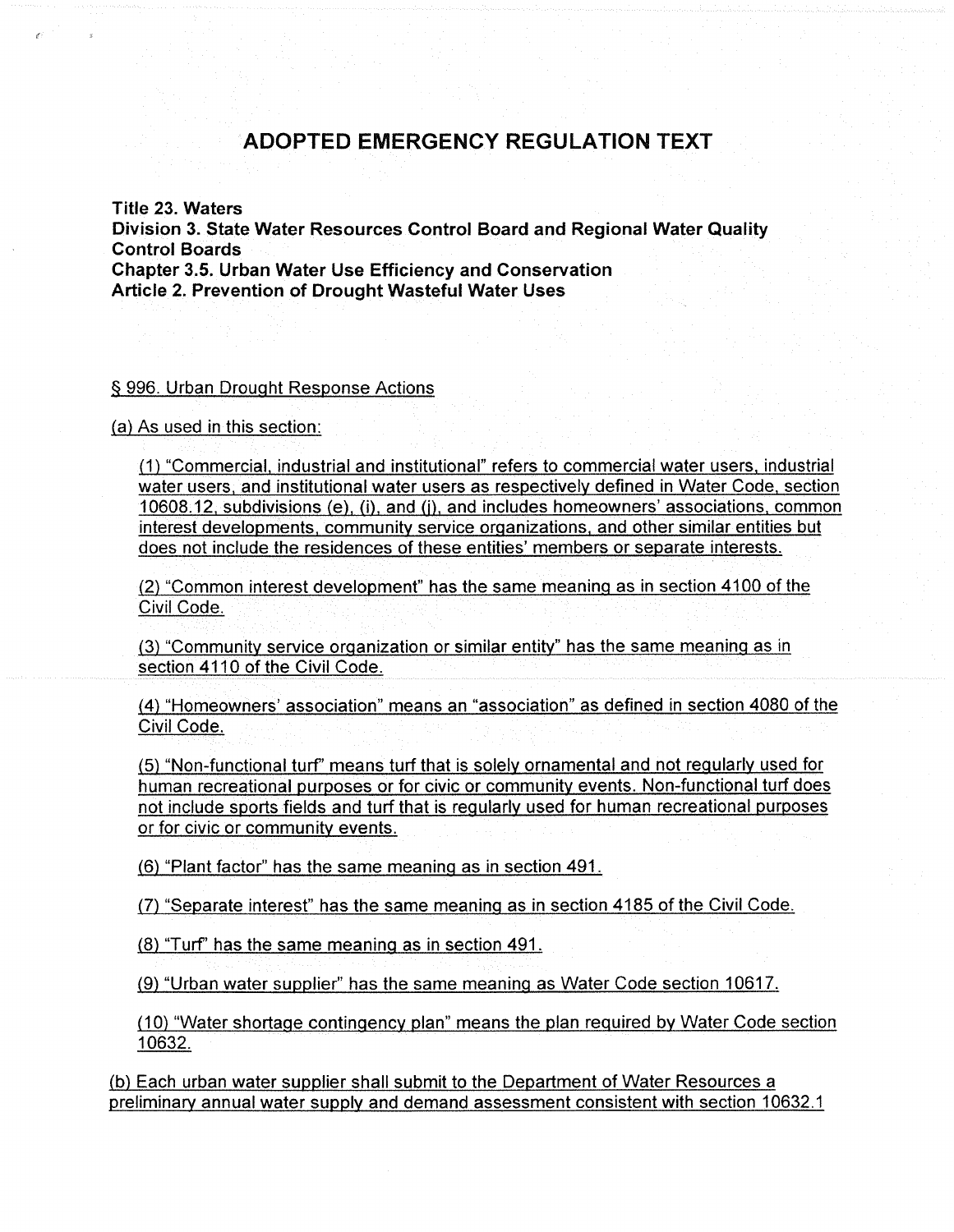of the Water Cade no later than June 1 2022 or the effective date of this section whichever comes later, and submit a final annual water supply and demand assessment to the Department of Water Resources no later than the deadline set by section 10632.1 of the Water Code.

 $(c)$  (1) Each urban water supplier that has submitted a water shortage contingency plan to the Department of Water Resources shall implement by June 10, 2022, at a minimum, all demand reduction actions identified in the supplier's water shortage contingency plan adopted under Water Code 10632 for a shortage level of ten (10) to twenty (20) percent  $(Level 2).$ 

(2 Notwithstanding subdivision (c)(1), urban water suppliers shall not be required to implement new residential connection moratoria pursuant to this section.

(3) Notwithstanding subdivision (c)(1), an urban water supplier may implement the actions identified in subdivision (d) in lieu of implementing the demand reduction actions identified in the supplier's water shortage contingency plan adopted under Water Code section 10632 for a shortage level of ten (10) to twenty (20) percent (Level 2), provided the supplier meets all of the following:

(i) The supplier's annual water supply and demand assessment submitted to the Department of Water Resources demonstrates an ability to maintain reliable supply until September 30, 2023.

(ii) The supplier does not rely on, for any part of its supply, the Colorado River, State Water Project, or Central Valley Project, and no more than ten (10) percent of its supply comes from critically overdrafted groundwater basins as designated by the Department of Water Resources.

(iii) The supplier's average number of gallons of water used per person per day by residential customers for the year 2020 is below 55 gallons, as reported to the Board in the Electronic Annual Report.

(d) Each urban water supplier that has not submitted a water shortage contingency plan to the Department of Water Resources shall, by June 10, 2022, and continuing until the supplier has implemented all demand reduction actions identified in the supplier's water shortage contingency plan adopted under Water Code 10632 for a shortage level of ten (10) to twenty  $(20)$  percent (Level 2), implement at a minimum the following actions:

(1) Initiate a public information and outreach campaign for water conservation and promptly and effectively reach the supplier's customers, using efforts such as email, paper mail, bill inserts, customer app notifications, news articles, websites, community events, radio and television, billboards, and social media.

(2) Implement and enforce a rule or ordinance limiting landscape irrigation with potable water to no more than two (2) days per week and prohibiting landscape irrigation with potable water between the hours of 10:00 a.m. and 6:00 p.m.